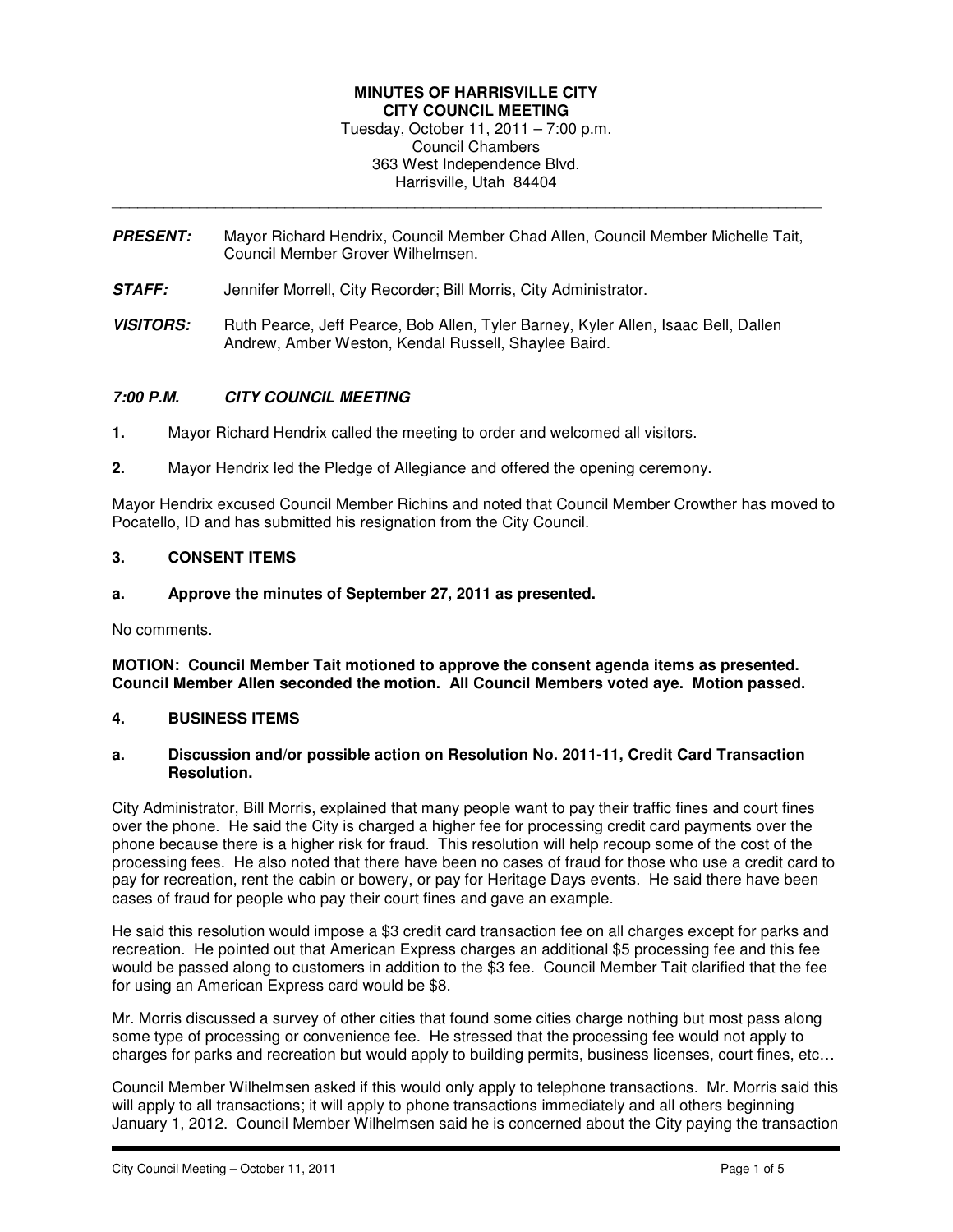fees for processing credit card payments for sports and recreation. Mr. Morris said there have been complaints that recreation costs are too high and so he elected not to include recreation in the credit card transaction fee. Council Members discussed the cost to the City, the number of residents who typically pay with a credit card for recreation, and the importance of keeping recreation affordable in a down economy.

Council Member Wilhelmsen said he realizes it is a service to the community not to increase the fees for parks and recreation but noted that it might be a necessity in the future. Mayor Hendrix explained that this resolution can always be amended in the future.

Bill Morris also explained that the resolution limits staff from taking credit card payments over \$1,000. Council Member Allen asked why there was a \$1,000 limit. Mr. Morris explained that on transactions over \$1,000 the credit card processing company holds the money for 30 days before releasing it to our account. He also said the processing fee is a percentage of the transaction which can be a large sum when, for example, it is a \$10,000 building permit being processed.

### **MOTION: Council Member Allen motioned to approve Resolution 2011-11, Credit Card Transaction Resolution. Council Member Wilhelmsen seconded the motion.**

**A roll call vote was taken.** 

| <b>Council Member Allen</b>      | Yes            |
|----------------------------------|----------------|
| <b>Council Member Richins</b>    | <b>Excused</b> |
| <b>Council Member Tait</b>       | Yes            |
| <b>Council Member Wilhelmsen</b> | Yes            |

**The motion passed 3-0.** 

### **b. Discussion and/or possible action on Ordinance No. 442, Subdivision Ordinance Amendments.**

Bill Morris explained that these are subdivision ordinance changes that staff has been looking at over the last year. He said much of it is similar to the zoning changes that were just made including the requirement for electronic copies of plans. He pointed out the change to noticing which now uses posted signs instead of mailing out notices.

He discussed a provision that requires anyone who purchases a development to meet with the City to be brought up to speed on issues or requirements. There is also a provision that requires property taxes be paid to the County as part of the subdivision process.

He explained the section on fees. It requires reimbursement to the City for any expenses incurred during the development process. This was incorporated to recoup the cost of engineering fees. He said developers who are making money on a subdivision should not do it at the expense of the City.

Mr. Morris pointed out that the Public Works Standards are now mentioned specifically as part of the engineering standards. He also discussed the process of using the project management committee and noted that most of the changes on page two are cosmetic.

Mr. Morris reminded the Council of the recently passed interlocal agreement with the County Recorder/Surveyor's office to streamline the development process. He said this ordinance incorporates them as part of the process.

Mr. Morris said the last section covers trails. He explained how Weber County put together a Trail Committee with a member from every city. They put together a trail plan which Harrisville adopted. He then described how he took portions of the North Ogden trail ordinance and adopted that into the general plan and this subdivision ordinance.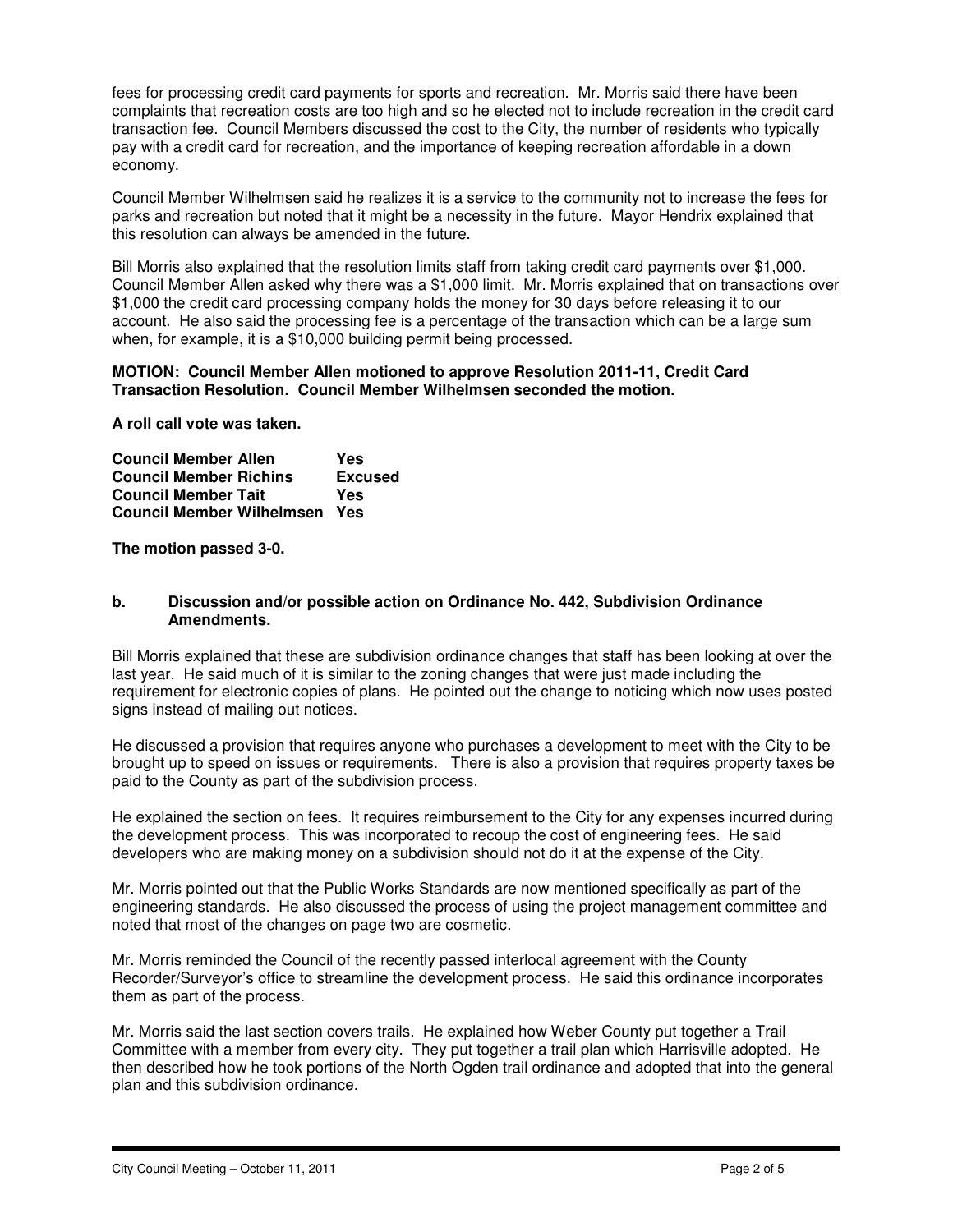He said he rewrote this to apply specific standards such as those set by the American Association of State Highway and Transportation Officials (AASHTO) which sets safety guidelines for roads and trails. Mr. Morris emphasized following a national standard. He also mentioned the limits set on exactions, which is the taking of property. He said we want to have lawful exactions.

The last part of the ordinance covers some administrative items such as number of copies and format for submitted plans.

### **MOTION: Council Member Wilhelmsen motioned to approve Ordinance No. 442, Subdivision Ordinance Amendments. Council Member Allen seconded the motion.**

**A roll call vote was taken.** 

| <b>Council Member Allen</b>      | Yes            |
|----------------------------------|----------------|
| <b>Council Member Richins</b>    | <b>Excused</b> |
| <b>Council Member Tait</b>       | Yes            |
| <b>Council Member Wilhelmsen</b> | Yes            |

**The motion passed 3-0.** 

### **c. Discussion and/or possible action to set the dates for Heritage Days 2012.**

Mayor Hendrix said this was tabled from the discussion last month and noted that the dates being considered were the last weekend in July or the first weekend in August. He said the dates for August would be the 3rd and 4th.

Council Members discussed the problem with having Heritage Days at the end of July so close to the 24<sup>th</sup> of July. Mayor Hendrix recommended setting the dates as August 3rd and 4th and told Council Members to keep in mind that the Friday activities may be eliminated. Council Member Tait thought the first week in August was a good idea because it will not interfere with the Weber County Fair.

**MOTION: Council Member Tait motioned to set the dates for Heritage Days as August 3rd and 4th , 2012. Council Member Wilhelmsen seconded the motion. All Council Members voted aye. Motion passed.** 

# **5. PUBLIC COMMENTS**

None.

# **6. MAYOR/COUNCIL FOLLOW UP**

Council Member Allen asked if we record the proceedings of the Justice Court. Mr. Morris said we will begin recording court sessions in January which is in line with the new requirement. Mayor Hendrix asked if there would be grant money to help offset the cost of the recording equipment. Mr. Morris said there will not be money to offset the cost and noted that often the state mandates these requirements but does not provide funding for them.

Council Member Allen asked about a change to the spice ordinance. He explained that in his job as a Weber County Sheriff's deputy they had four students this week who were caught smoking potpourri. He said they are unable to prosecute because the ordinance does not prohibit potpourri, which is sold in the local smoke shops. Council Members discussed what is being done on a state and federal level to prohibit this. Mayor Hendrix said he would talk to Chief Jackson and have him look into it.

Council Member Allen said the Weber County Sheriff's office follows the city's ordinance. Mr. Morris said he could look at what the active ingredients are in the potpourri and then amend the ordinance to include those ingredients. Council Member Allen clarified that Weber County Sheriff's office does not pass their own ordinances; they enforce what other cities have passed.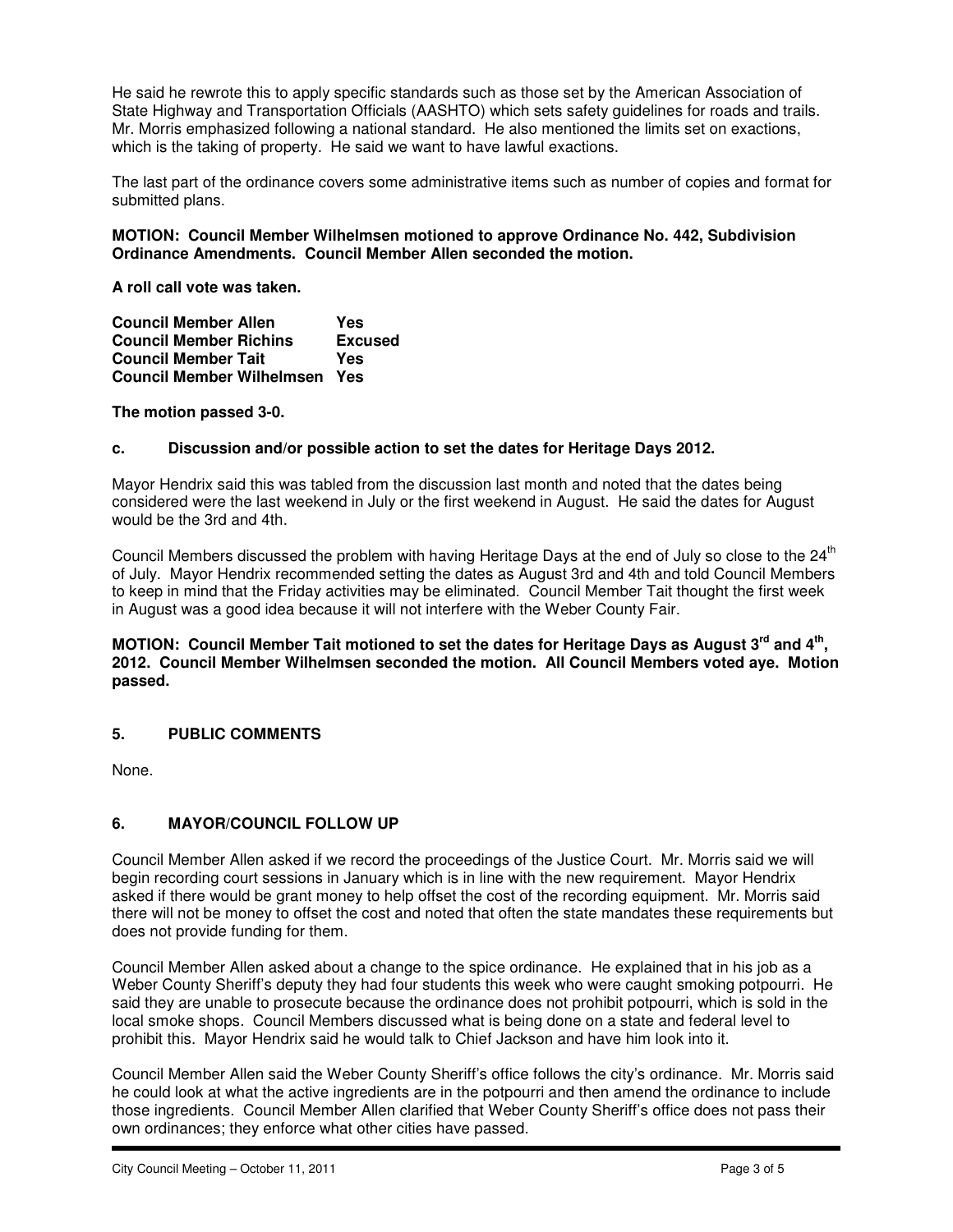Council Member Wilhelmsen brought up the idea of a City trunk or treat such as the one done in Marriott-Slaterville. Mr. Morris discussed why they started a trunk or treat in Marriott-Slaterville indicating there were residents who felt left out because they did not belong to the predominant religion in the community which held their own trunk or treat activities. Mr. Morris stated that more people show up for the fall trunk or treat than the 4th of July celebration. The event is held at a park where hot dogs and beverages are served. He said there are over 1,000 people who attend.

Council Members discussed the pros and cons of doing a trunk or treat in Harrisville. Mayor Hendrix asked Mr. Morris how they are able to supply the hotdogs for everyone. Mr. Morris said there are several sponsors and this year they are asking for \$1 per hot dog. He added that the city also supplies root beer, hot chocolate, has a DJ, and someone to do balloons. It was mentioned that the houses in Marriott-Slaterville are spread farther apart than the houses in Harrisville.

Council Member Allen asked about doing a movie in the park in the summer. Mayor Hendrix said there are individuals who can do that for a fee. Council Member Wilhelmsen said he has a friend in Morgan with that type of equipment.

Mayor Hendrix asked Council Members to discuss each of the activities associated with Heritage Days. He began by talking about the Friday night activities and the small number of people who come. He feels that cutting out the Friday night activities and focusing on Saturday would be a better use of funds.

Council Member Allen suggested moving the Friday night activities such as the bake-off and dutch oven contest to Saturday. Council Members discussed the Friday night movie noting that it is attended by a few families. Council Member Tait asked how well attended movies in the park would be if they were held during the summer. Council Member Allen felt it would be well attended especially by the youth and said he would like to see it held on the grass instead of the hard benches.

Mayor Hendrix suggested eliminating Friday night's concerns and moving them to Saturday. He also discussed a survey that staff was working on for resident input on Heritage Days. He asked that there be a section for residents to list things from Heritage Days 15 to 20 years ago that they enjoyed. He added that he would like to see the survey go out with the November newsletter.

Council Member Tait said she remembers sponges being dropped by airplanes and cake walks. Council Member Allen talked about a water fight with the fire trucks. The fish scramble in Plain City was brought up. Jennifer Morrell, City Recorder, said she would send a sample survey out to Council Members to review and give feedback before it goes out in the newsletter. Mayor Hendrix would like to see each Council Member responsible for an event and use more volunteers to help.

Council Member discussed the 5K. They all feel it is worth continuing but would like to see some changes such as discontinuing the free breakfast and lowering the entrance fee.

The breakfast was discussed and whether to have Moore's do it again. Council Member Wilhelmsen asked about changing what is served so the cost could be lowered to \$5, eliminating the need for the City to subsidize the cost. Council Member Tait asked about putting out a bid for the breakfast. Council Members discussed other options besides a breakfast. Council Member Wilhelmsen said 400 people bought the breakfast this year but number is dropping. Council Members discussed some of the breakfast items that are donated (milk and juice) and the extra cost for the griddles and propane.

The parade was discussed. Mayor Hendrix asked if we need to set guidelines for throwing candy. Council Members did not feel there was a problem. Council Member Wilhelmsen said he would like to get a car for all of the past mayors to be in the parade next year.

Mayor Hendrix talked about the Little Miss pageant. He feels it should be eliminated because there is nothing to go onto after Little Miss as far as a future pageant. He also expressed some doubt about what the girls are actually judged on and asked if it is a benefit to the families when it is the same girls every time.